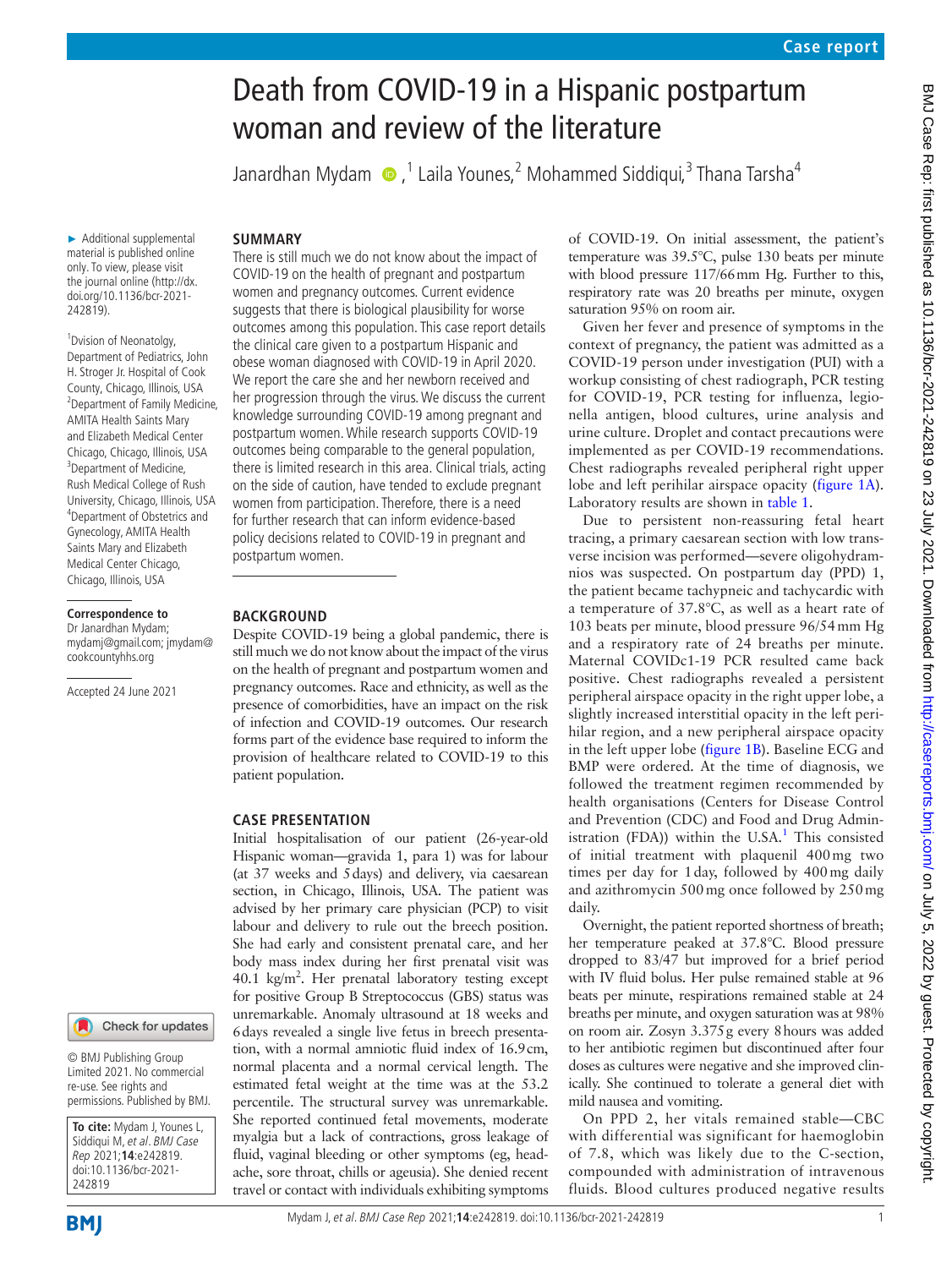<span id="page-1-0"></span>

**Figure 1** Chest radiographs of patient, a postpartum woman with COVID-19 pneumonia. (A) Chest radiograph on admission (day of delivery), showing peripheral right upper lobe and left perihilar airspace opacity. (B) Chest radiograph on postpartum day 1, showing persistent peripheral airspace opacity in the right upper lobe, a slightly increased interstitial opacity in the left perihilar region, and a new peripheral airspace opacity in the left upper lobe.

after 24 hours. Due to her stable condition, the patient was discharged on azithromycin, plaquenil, colace 100 mg by mouth once a day and ferrous sulfate 324 mg three times a day. Appropriate postpartum education was given, and she was asked to follow up in the clinic in 2 weeks to remove her C-section staples.

On PPD 11, she presented to the emergency department. She had shortness of breath and increased leg swelling. She was in hypoxic respiratory failure, with 60% oxygen saturation on the non-rebreather mask utilised by emergency medical services. Her temperature was 38.6°C, blood pressure 96/73 mm Hg, pulse 153 beats per minute and respiration 40 breaths per minute. The patient was kept prone, which improved saturation to 80%, but tachypnea persisted between 40 and 50 breaths per minute. She was intubated for acute hypoxic and hypercapnic respiratory failure (arterial blood gas (ABG) revealed pH 7.13, PO2 97.0, PCO2 54, HCO3 17.9). She needed mechanical ventilation on high ventilatory settings, with fraction of inspired oxygen (FiO2) of 100% and PEEP of 10–15 cm H2O, due to severe COVID-19-induced acute respiratory distress syndrome (ARDS). Eventually, she was transferred to a tertiary-level care centre.

# **TREATMENT**

At the tertiary care centre, an infectious disease workup (including repeat blood cultures, urinalysis and a chest radiograph) was ordered. Her blood work revealed significant leukocytosis and raised C reactive protein (CRP) [\(table](#page-2-0) 1, [online supplemental](https://dx.doi.org/10.1136/bcr-2021-242819)  [table S1\)](https://dx.doi.org/10.1136/bcr-2021-242819). She was given vancomycin, zosyn and plaquenil  $400 \,\text{mg} \times 2$  doses, 200 mg of two times per day for 5–10 days was also administered. Lactate dehydrogenase (LDH), ferritin, CRP, D-Dimer, troponin, creatine phosphokinase (CPK), erythrocyte sedimentation rate (ESR) and procalcitonin were ordered every 48 hours. A course of vasopressors was also administered. Vancomycin, cefepime and metronidazole were administered, and a course of hydroxychloroquine restarted. Lactose dehydrogenase, ferritin, CRP, D-dimer, troponin, creatine phosphokinase, erythrocyte sedimentation rate and procalcitonin were ordered every 24–48hours. Because the patient was too unstable to undergo a CT pulmonary angiography, cardiology was consulted for a bedside echocardiogram. The echocardiogram revealed normal mitral, aortic and pulmonary valves. However, the tricuspid valve demonstrated mild tricuspid regurgitation.

The right ventricle (RV) showed enlargement with an RV to right atrial gradient of 35mm Hg and a pulmonary velocity (PV) acceleration with a time of 67 ms. There was also increased RV/ left ventricle (LV) ratio with akinesis of the right ventricular free wall, and preserved motion of the RV apex (McConnell sign), suggestive of pulmonary embolism. This prompted initiation of therapeutic doses of heparin with close monitoring of coagulation.

Chest radiograph findings were further suggestive of pneumonia secondary to COVID-19. Liver and renal function, coagulation profile and respiratory parameters were significantly abnormal on PPD 11 and PPD 12 but showed mild improvement from PPD 13 to PPD 20.

# **OUTCOME AND FOLLOW-UP**

On PPD 19, the patient developed a fever and circulatory failure. Micafungin was added to her antibiotic regimen for suspected fungal sepsis, along with an increased requirement of vasopressors over the next 2days. Full ventilatory support was continued with low tidal volume. On PPD 21, her renal and liver function, coagulation profile and respiratory parameters began to deteriorate quickly, needing high ventilator support, and by PPD 22 there was evidence of multiorgan failure. During the last 6hours of her admission, she had further deterioration of her clinical status. This included an elevated temperature of 42.2°C and a need for maximum vasopressor and ventilatory support. Her physical examination revealed bilateral fixed and dilated pupils and her laboratory profile revealed sudden deterioration of blood gases with low PO2 on 100% FiO2, and the vasopressor requirements increased to maximum. Because intracranial haemorrhage was suspected, protamine sulfate and mannitol were initiated. The patient was not stable enough to undergo a CT of her head. At this point, endotracheal tube was exchanged for cuff leak or to rule out tube blocks. Respiratory rate was increased to 40 for hyperventilation and, subsequently, she went into cardiac arrest. She developed pulseless electrical activity before undergoing three rounds of cardiopulmonary resuscitation (CPR) and achieving a return of spontaneous circulation. Pulseless electrical activity ensued again 20min later, followed by four rounds of CPR with no return of spontaneous circulation. Time of death was called shortly thereafter.

The clinical course of her newborn boy was unremarkable. The placental pathology report revealed a placenta weighing 345grams with 5% laminar necrosis of fetal membranes ([figure](#page-3-0) 2). Despite the presence of placental vasculopathy, the infant did not exhibit any symptoms associated with COVID-19 and two PCR nasopharyngeal swab tests came back negative. At this juncture, the baby was sent home to the care of family members. No healthcare workers or close relatives were infected with COVID-19 as a result of her infection.

# **DISCUSSION**

Across the USA, the number of postpartum deaths due to the complications of COVID-19 is increasing. At the time (April 2020), this was one of the first cases of death attributed to COVID-19 in a postpartum mother in the USA. Rates of infection with COVID-19, asymptomatic versus symptomatic cases, and morbidity and mortality appear to be similar among pregnant or postpartum and the general population, although addi-tional research is much needed.<sup>[2](#page-4-1)</sup> Pregnancy leaves individuals more vulnerable to respiratory tract infections due to hormonal changes, reduces tolerance to hypoxia and creates a state of hypoimmunity.<sup>[3](#page-4-2)</sup> The increased susceptibility of infection in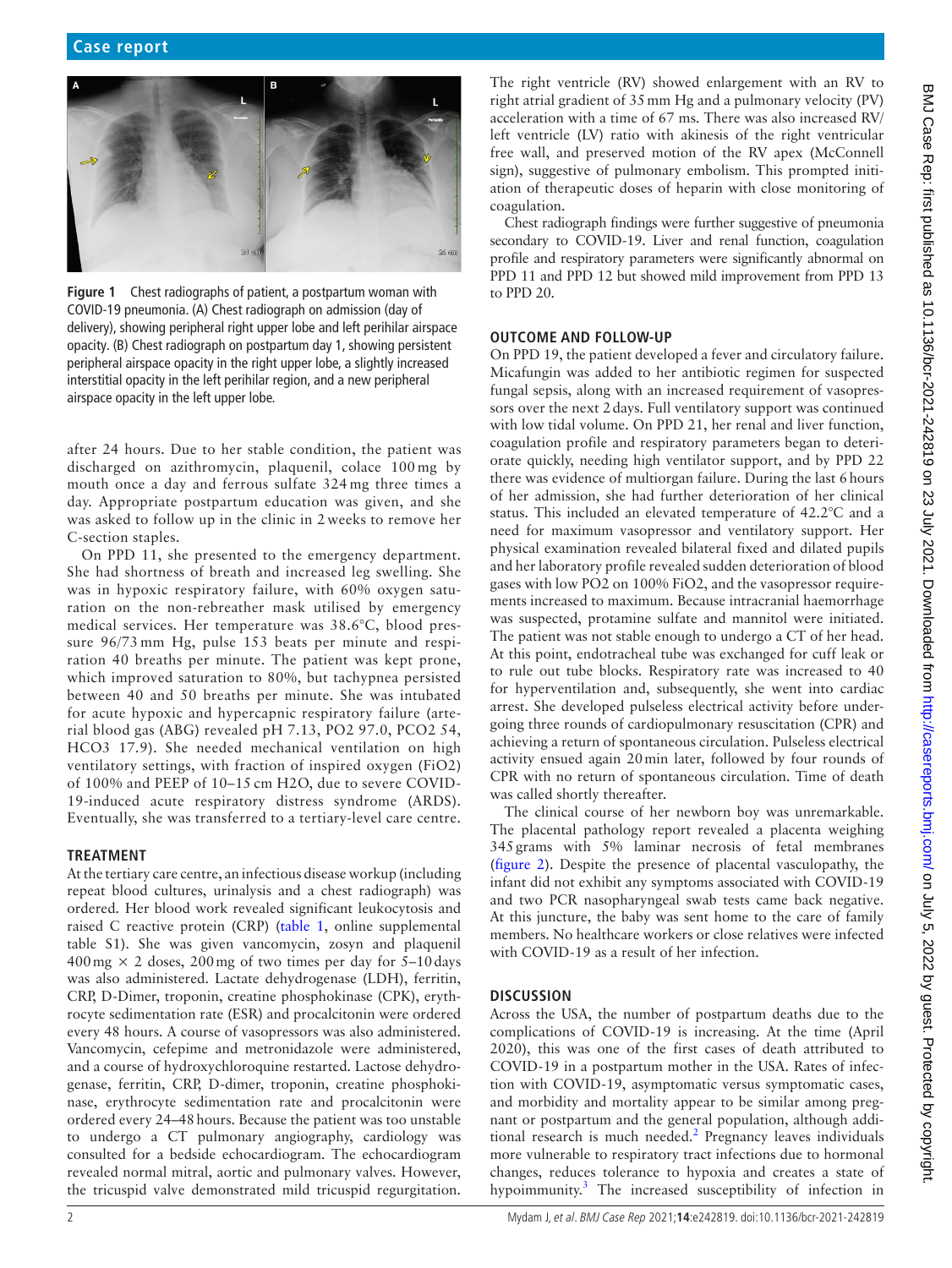<span id="page-2-0"></span>**Table 1** Pertinent laboratory results by clinical course progression, including prenatal visit and first and second hospital admissions for COVID-19 positive primigravida who died on PPD 22, Chicago, Illinois, USA

|                                          |                          | Laboratory results*      |                          |                          |                          |                          |  |
|------------------------------------------|--------------------------|--------------------------|--------------------------|--------------------------|--------------------------|--------------------------|--|
|                                          |                          | <b>First admissiont</b>  |                          | Second admission‡        |                          |                          |  |
| Variable                                 | Reference<br>range       | <b>Prenatal visit</b>    | <b>PPD 0-2</b>           | PPD 11-14                | PPD 15-18                | <b>PPD 19-22</b>         |  |
| <b>Prenatal laboratory tests</b>         |                          |                          |                          |                          |                          |                          |  |
| RPR test for syphilis                    |                          | Negative                 | $\qquad \qquad -$        |                          | $\overline{\phantom{0}}$ |                          |  |
| Rubella IgG                              | $\overline{\phantom{0}}$ | Immune                   | $\qquad \qquad -$        | $\overline{\phantom{0}}$ | $\overline{\phantom{0}}$ | $\overline{\phantom{0}}$ |  |
| Blood group and Rh factor                | $\overline{\phantom{0}}$ | $A+$                     | $A+$                     | $\overline{\phantom{0}}$ | $\overline{\phantom{0}}$ | $\overline{\phantom{0}}$ |  |
| Ab screen                                | $\overline{\phantom{0}}$ | Negative                 | <b>Negative</b>          | $\overline{\phantom{0}}$ | $\overline{\phantom{0}}$ | $\overline{\phantom{m}}$ |  |
| HIV 1/2 Ab and Aq                        | $\overline{\phantom{0}}$ | Non-reactive             |                          | Non-reactive             | $\qquad \qquad -$        | $\overline{\phantom{0}}$ |  |
| Microbiology/immunology laboratory tests |                          |                          |                          |                          |                          |                          |  |
| SARS-CoV-2 by RT-PCR                     |                          | $\qquad \qquad -$        | Positive                 | $\qquad \qquad -$        | $\overline{\phantom{0}}$ | $\overline{\phantom{0}}$ |  |
| Influenza A                              | $\overline{\phantom{0}}$ |                          | Negative                 | $\overline{\phantom{0}}$ |                          |                          |  |
| Influenza B                              | $\overline{\phantom{0}}$ |                          | Negative                 | $\overline{\phantom{0}}$ | $\overline{\phantom{0}}$ |                          |  |
| QuantiFERON-TB Gold                      | $\overline{\phantom{0}}$ | $\overline{\phantom{0}}$ | $\qquad \qquad -$        | Negative                 | $\qquad \qquad -$        |                          |  |
| <b>HBS Antigen</b>                       | $\overline{\phantom{0}}$ |                          | $\overline{\phantom{0}}$ | Negative                 | $\overline{\phantom{0}}$ |                          |  |
| Antihepatitis C virus                    | $\overline{\phantom{0}}$ | $\overline{\phantom{0}}$ | $\equiv$                 | Negative                 | $\overline{\phantom{0}}$ |                          |  |
| Legionella antigen                       | $\overline{\phantom{0}}$ | $\overline{\phantom{0}}$ | Negative                 | $\overline{\phantom{0}}$ | $\overline{\phantom{0}}$ |                          |  |
| <b>Inflammatory markers</b>              |                          |                          |                          |                          |                          |                          |  |
| CRP (mg/L)                               | < 8.1                    | $\overline{\phantom{0}}$ | 45.0                     | 218.8-239.8              | 159.9                    | $\overline{\phantom{0}}$ |  |
| ESR (mm)                                 | $0 - 20$                 | $\overline{\phantom{0}}$ | $\qquad \qquad -$        | 32                       | $\qquad \qquad -$        | $\overline{\phantom{0}}$ |  |
| Procalcitonin (ng/mL)                    | < 0.06                   |                          | $\overline{\phantom{0}}$ | 0.55                     | $\overline{\phantom{0}}$ |                          |  |
| Ferritin (ng/mL)                         | $11 - 241$               | $\qquad \qquad -$        | $\qquad \qquad -$        | 565-1256                 | 504                      | $\overline{\phantom{0}}$ |  |
| Serum IL-6 (pg/mL)                       | < 5.0                    | $\overline{\phantom{0}}$ | $\overline{\phantom{0}}$ | 80.1                     | $\overline{a}$           | $\overline{\phantom{0}}$ |  |
| D-dimer (ng/mL)                          | $500$                    | $\qquad \qquad -$        | $\qquad \qquad -$        | 7341-62236               | 6545                     | 6311-18416               |  |
| Serum electrolytes                       |                          |                          |                          |                          |                          |                          |  |
| Na (mmol/L)                              | 133-144                  | $\overline{\phantom{a}}$ | $127 - 132$              | $137 - 142$              | 139-147                  | 138-143                  |  |
| K (mmol/L)                               | $3.5 - 5.1$              | $\overline{\phantom{0}}$ | $3.0 - 3.9$              | $3.4 - 4.6$              | $2.3 - 5.3$              | $3.7 - 5.3$              |  |
| Cl (mmol/L)                              | 98-108                   | $\overline{\phantom{0}}$ | $98 - 101$               | $105 - 112$              | 108-113                  | 104-120                  |  |
| CO (mmol/L)                              | $20 - 32$                | $\overline{\phantom{0}}$ | $20 - 22$                | $11 - 19$                | $22 - 26$                | $11 - 21$                |  |
| Ca (mg/dL)                               | $8.6 - 10.3$             | $\overline{\phantom{0}}$ | $7.3 - 8.3$              | $7.4 - 7.9$              | $7.4 - 8.3$              | $7.7 - 8.4$              |  |
| Glucose (mg/dL)                          | $70 - 100$               |                          | $74 - 93$                | 109-162                  | $84 - 122$               | 39-126                   |  |
| Total protein (mg/dL)                    | $6.4 - 8.3$              | $\overline{\phantom{0}}$ | $5.1 - 5.8$              | $5.0 - 6.1$              | $5.3 - 5.8$              | $5.6 - 6.1$              |  |
| Mg (mg/dL)                               | $1.6 - 2.6$              | $\qquad \qquad -$        | 1.3                      | $1.9 - 2.1$              | $1.9 - 2.3$              | $1.6 - 2.1$              |  |
| $P$ (mg/dL)                              | $2.5 - 4.7$              | $\qquad \qquad -$        | $\qquad \qquad -$        | 6.6                      | $1.3 - 6$                | $4.6 - 6.5$              |  |
| <b>Blood cell counts</b>                 |                          |                          |                          |                          |                          |                          |  |
| <b>WCC (x10<sup>9</sup>/L)</b>           | $4 - 11$                 | $\overline{\phantom{a}}$ | $5 - 8.9$                | $20.9 - 38.3$            | $14.6 - 20.7$            | $13.3 - 39.2$            |  |
| Neutrophil (%)                           |                          | 72                       | $76.3 - 83.5$            | $72 - 90$                | $71 - 81$                | $35 - 82$                |  |
| Lymphocyte (%)                           | $\overline{\phantom{0}}$ | 20                       | $9.1 - 14.7$             | $2 - 7$                  | $1 - 8$                  | $6 - 24$                 |  |
| Monocyte (%)                             | -                        | $\qquad \qquad -$        | $7.1 - 12.8$             | $1 - 7$                  | $3 - 13$                 | $6 - 14$                 |  |
| Meta myelocytes (%)                      | $\overline{\phantom{0}}$ | $\overline{\phantom{a}}$ | $\overline{\phantom{0}}$ | $1 - 5$                  | $1 - 6$                  | $2 - 10$                 |  |
| Myelocyte (%)                            | $\overline{\phantom{0}}$ | $\qquad \qquad -$        | $\qquad \qquad -$        | $1 - 4$                  | $1 - 5$                  | $2 - 7$                  |  |
| Eosinophil (%)                           | $\overline{\phantom{0}}$ | $\qquad \qquad -$        | $\mathbf 0$              | $\overline{\phantom{0}}$ | 1                        | $\mathbf{1}$             |  |
| Basophil (%)                             | $\overline{\phantom{0}}$ | $\overline{\phantom{a}}$ | $0.1 - 0.5$              | $\overline{\phantom{0}}$ | $\overline{\phantom{0}}$ | 1                        |  |
| RCC (x10 <sup>12</sup> /L)               | $3.8 - 5.4$              | $\overline{\phantom{a}}$ | $2.96 - 4.61$            | $3.46 - 4.43$            | $3.36 - 3.57$            | $3.28 - 3.54$            |  |
| Hb (g/L)                                 | $115 - 155$              | $\overline{\phantom{a}}$ | $76 - 120$               | $91 - 114$               | 89-97                    | $86 - 93$                |  |
| Hct (%)                                  | $34 - 46.5$              | $\overline{\phantom{a}}$ | $23.2 - 36.4$            | $28.9 - 38$              | $27.7 - 29.9$            | $27.7 - 32.0$            |  |
| Platelet count (k/mm cu)                 | 150-450                  | $\qquad \qquad -$        | 126-160                  | $81 - 188$               | $151 - 254$              | 255-329                  |  |
| Band (%)                                 | $\overline{\phantom{0}}$ | $-$                      | $\overline{\phantom{0}}$ | $3 - 15$                 | $3 - 10$                 | $2 - 18$                 |  |
| Nucleated RCC (%)                        | $<$ 1                    | $\qquad \qquad -$        | $\qquad \qquad -$        | $4 - 23$                 | $1 - 9$                  | $1 - 13$                 |  |
| <b>Coagulation Parameters</b>            |                          |                          |                          |                          |                          |                          |  |
| PT (seconds)                             | $9.7 - 13.1$             | $\qquad \qquad -$        | $\qquad \qquad -$        | 12.4                     | $\qquad \qquad -$        | $20.8 - 20.9$            |  |
| <b>INR</b>                               | $0.8 - 1.2$              | $\overline{\phantom{a}}$ | $\qquad \qquad -$        | $1.2$                    | $\overline{\phantom{0}}$ | 1.8                      |  |
| aPTT (seconds)                           | $26.8 - 36.0$            | $\qquad \qquad -$        | $\overline{\phantom{0}}$ | $29.2 - 81.9$            | 52.8-110.3               | 46.9-177.5               |  |
| <b>Liver function tests</b>              |                          |                          |                          |                          |                          |                          |  |
| AST (U/L)                                | $10 - 40$                | $\overline{\phantom{a}}$ | $26 - 27$                | 33-1856                  | 173-409                  | 94-1084                  |  |
| ALT (U/L)                                | $7 - 35$                 |                          | $17 - 21$                | 23-1103                  | 269-806                  | 107-284                  |  |
|                                          |                          |                          |                          |                          |                          | Continued                |  |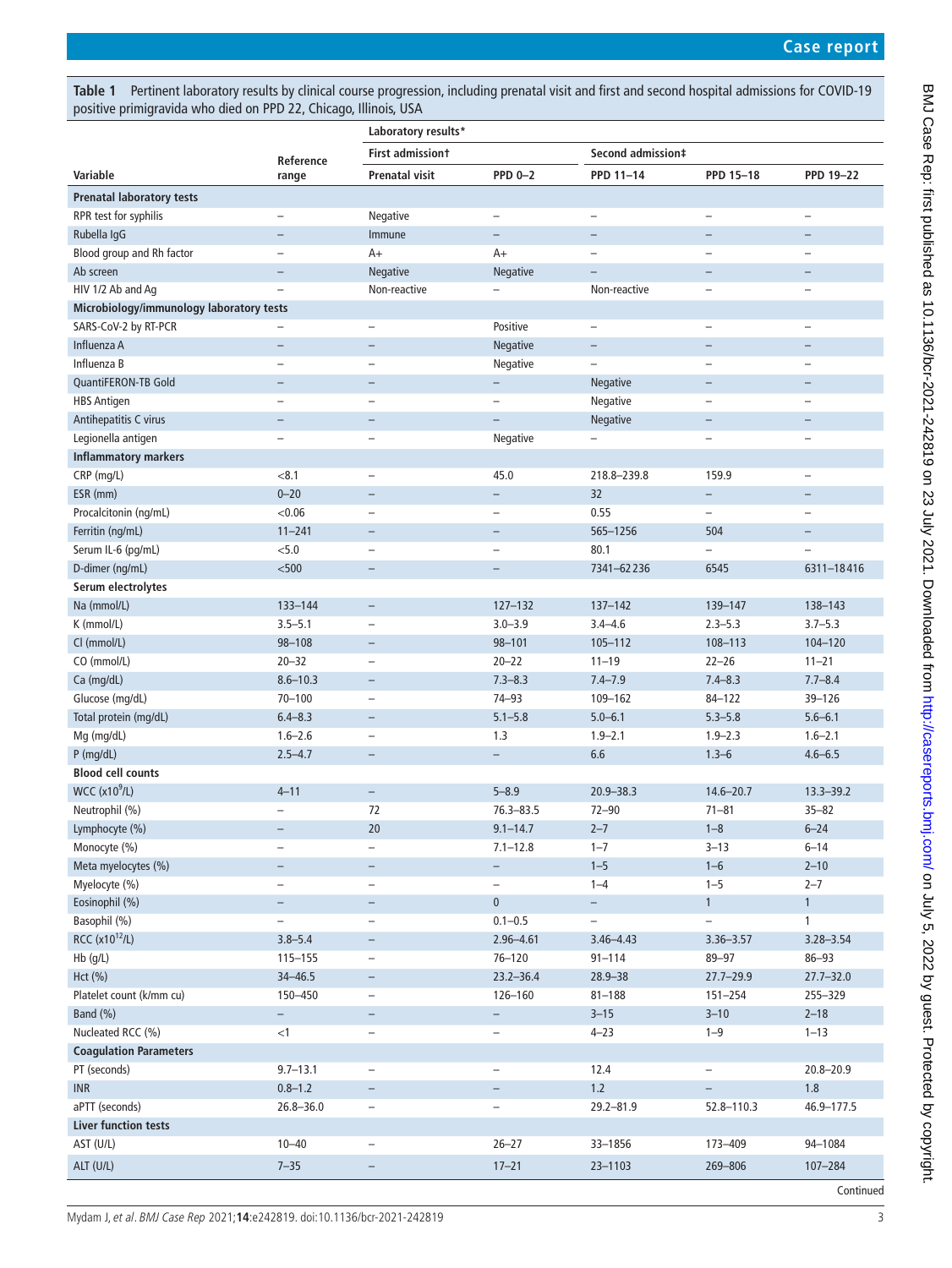# **Table 1** Continued

|                                 |               | Laboratory results*      |                          |                   |                          |                          |  |  |
|---------------------------------|---------------|--------------------------|--------------------------|-------------------|--------------------------|--------------------------|--|--|
|                                 | Reference     | <b>First admissiont</b>  |                          | Second admission‡ |                          |                          |  |  |
| Variable                        | range         | <b>Prenatal visit</b>    | <b>PPD 0-2</b>           | PPD 11-14         | PPD 15-18                | <b>PPD 19-22</b>         |  |  |
| Albumin (mg/dL)                 | $3.5 - 5.7$   | $\overline{\phantom{0}}$ | $2.7 - 3.2$              | $1.7 - 2.5$       | $1.8 - 2.1$              | $1.5 - 1.8$              |  |  |
| Total bilirubin (mg/dL)         | $0.0 - 1.4$   | $\overline{\phantom{0}}$ | 0.8                      | $4.3 - 6.5$       | $6.2 - 7.7$              | $3.6 - 5.7$              |  |  |
| Direct bilirubin (mg/dL)        | $0.0 - 0.3$   |                          |                          | $3.5 - 4.3$       | $4.2 - 4.2$              | $\overline{a}$           |  |  |
| ALP (U/L)                       | $30 - 110$    | $\qquad \qquad -$        | $67 - 95$                | $66 - 88$         | $75 - 80$                | 89-137                   |  |  |
| TG (mg/dL)                      | < 150         | $\overline{\phantom{0}}$ | $\overline{\phantom{0}}$ | 526               | 426                      | 320-482                  |  |  |
| <b>Renal Function Tests</b>     |               |                          |                          |                   |                          |                          |  |  |
| BUN (mg/dL)                     | $7 - 25$      | $\overline{\phantom{0}}$ | $4 - 8$                  | $15 - 58$         | $42 - 61$                | $41 - 64$                |  |  |
| Creatinine (mg/dL)              | $0.5 - 1.4$   | $\overline{\phantom{0}}$ | $0.61 - 0.65$            | $1.01 - 2.75$     | $1.42 - 2.20$            | $1.53 - 4.25$            |  |  |
| Estimated GFR (mL/min/1.73m2)t  | >89           |                          | $>60$                    | $23 - 77$         | $30 - 51$                | $14 - 46$                |  |  |
| <b>BUN/creatinine</b>           | $6.0 - 20.0$  | $\overline{\phantom{0}}$ | $6.2 - 13.1$             | 14.9              | $44.0 - 61.0$            | $\equiv$                 |  |  |
| Anion qap (mmol/L)              | $6.2 - 14.7$  | $\overline{\phantom{0}}$ | $8.0 - 10.0$             | $10.0 - 20.0$     | $5.0 - 13.0$             | $10.0 - 16.0$            |  |  |
| <b>Cardiac function markers</b> |               |                          |                          |                   |                          |                          |  |  |
| BNP (pg/mL)                     | $1 - 100$     | $\overline{\phantom{0}}$ | $\overline{\phantom{0}}$ | 898-1035          | $\overline{\phantom{0}}$ | 1391                     |  |  |
| Troponin (ng/mL)                | $0.00 - 0.02$ | $\qquad \qquad -$        | $\overline{\phantom{a}}$ | $0.07 - 0.24$     | $0.03 - 0.06$            | 0.06                     |  |  |
| $CK$ ( $u/L$ )                  | $35 - 200$    |                          | $\overline{\phantom{0}}$ | $70 - 101$        |                          | 150                      |  |  |
| LDH (u/L)                       | 108-212       | $\overline{\phantom{0}}$ | $\overline{\phantom{m}}$ | 1751-2737         | $-$                      | $\overline{\phantom{m}}$ |  |  |
| Lactic acid (mm/L)              |               | $\overline{\phantom{0}}$ | $\overline{\phantom{0}}$ |                   | $\overline{\phantom{0}}$ | $\overline{\phantom{0}}$ |  |  |
| Arterial                        | $0.4 - 1.3$   | $\overline{\phantom{0}}$ | $\overline{\phantom{a}}$ | $2.3 - 3.1$       | $\overline{\phantom{0}}$ | $\overline{\phantom{0}}$ |  |  |
| Venous                          | $0.0 - 2.5$   | $\qquad \qquad -$        | 1.2                      | 7.6               | $\overline{\phantom{0}}$ | $\overline{\phantom{m}}$ |  |  |
| <b>Blood gas parameters</b>     |               |                          |                          |                   |                          |                          |  |  |
| pH                              | $7.36 - 7.46$ | $\qquad \qquad -$        | $\qquad \qquad -$        | $7.17 - 7.30$     | 7.38-7.49                | $6.86 - 7.44$            |  |  |
| pCO2 (mm Hq)                    | $32 - 46$     | $\qquad \qquad -$        | $\overline{\phantom{a}}$ | $32 - 48$         | $38 - 42$                | $31 - 72$                |  |  |
| p02 (mm Hg)                     | $83 - 108$    | $\qquad \qquad -$        | $\qquad \qquad -$        | $36 - 203$        | $60 - 320$               | $37 - 124$               |  |  |
| hCO3 (mm/L)                     | $21 - 29$     | $\overline{\phantom{0}}$ | $\overline{\phantom{m}}$ | $14 - 22$         | $22 - 29$                | $12 - 23$                |  |  |
| BE, calculated (mmol/L)         |               |                          | $\overline{\phantom{0}}$ | $(-8) - (-12)$    | $(-2) - 5$               | $(-1) - (-21)$           |  |  |
| Carboxyhaemoglobin (%)          | $0.0 - 2.0$   | $\overline{\phantom{a}}$ | $\qquad \qquad -$        | $1.3 - 1.7$       | $\qquad \qquad -$        | $\overline{\phantom{a}}$ |  |  |
| Methaemoglobin (%)              | $0.0 - 1.5$   | $\overline{\phantom{0}}$ | $\overline{a}$           | $1.3 - 1.5$       | $\overline{a}$           | $\overline{\phantom{0}}$ |  |  |
| Ca, ionised (mm/L)              | $1.15 - 1.30$ | $\overline{\phantom{0}}$ | $\overline{\phantom{0}}$ | 1.06              | $\overline{\phantom{0}}$ |                          |  |  |
| Ca, ionised pH corrected (mm/L) | $1.15 - 1.30$ | $\overline{\phantom{0}}$ | $\overline{\phantom{m}}$ | 0.98              | $\overline{\phantom{0}}$ | $\overline{\phantom{0}}$ |  |  |

\*Results provided as a 3-day range for simplicity of presentation.

†First admission: prenatal visit, 6 September 2019; PPD 0–2, 1–3 April 2020.

‡Second admission: PPD 11–14, 12–15 April 2020; PPD 15–18, 16–19 April 2020; PPD 19–22, 20–23 April 2020; PPD 11–22, 12–23 April 2020.

Ab, antibody; ALP, alkaline phosphatase; ALT, alanine aminotransferase; aPTT, activated partial thromboplastin time; AST, aspartate aminotransferase; BE, base excess; BHCG, beta-human chorionic gonadotropin; BNP, brain natriuretic peptide; BUN, blood urea nitrogen; Ca, calcium; CK, creatine kinase; Cl, chloride; CO, carbon monoxide; CRP, C reactive protein; ESR, erythrocyte sedimentation rate; GFR, glomerular filtration rate; Hb, haemoglobin; HBS, hepatitis B surface antigen; hCO3, bicarbonate; hct, haematocrit; IL-6, interleukin 6; INR, international normalised ratio; K, potassium; LDH, lactate dehydrogenase; Mg, magnesium; Na, sodium; NP, nasopharyngeal; pCO2, partial pressure of carbon dioxide; pO2, partial pressure of oxygen; PPD, postpartum day; PT, prothrombin time; RCC, red cell count; Rh, Rhesus; RPR, rapid plasma reagin; TB, tuberculosis; TG, triglyceride; WCC, white cell count.

pregnant women was evident in previous large-scale infectious disease pandemics, including increased need for the use of venti-lators to assist with breathing.<sup>[4](#page-4-3)</sup> Infection with SARS-Cov-2, and coronaviruses similar to it in nature such as Middle East respiratory syndrome (MERS) and severe acute respiratory syndrome



<span id="page-3-0"></span>**Figure 2** Placental pathology showing laminar necrosis.

(SARS), have also been found to increase the risk of preterm births, miscarriage and complications with pregnancy.<sup>5</sup>

Our patient was both from a Hispanic background and had an underlying comorbid condition in obesity. At the time of her diagnosis to death, we did not have a clear picture of the impact of race and ethnicity, or overweight and obesity, on COVID-19 infection and outcomes. As data have continued to be collected, and the pandemic has progressed, both have been implicated as independent strong risk factors for severe illness with increased risk of mortality. $8-11$  One of the reason for obesity as a maker for disease severity could be increased pro-inflammatory response observed in overweight individuals. In addition, obese individuals are often difficult to ventilate and rehabilitate. The individuals from Hispanic background are specifically at increased risk of due to higher prevalence of obesity in Hispanics compared with other ethnic groups in USA.<sup>12</sup> Another possible reason for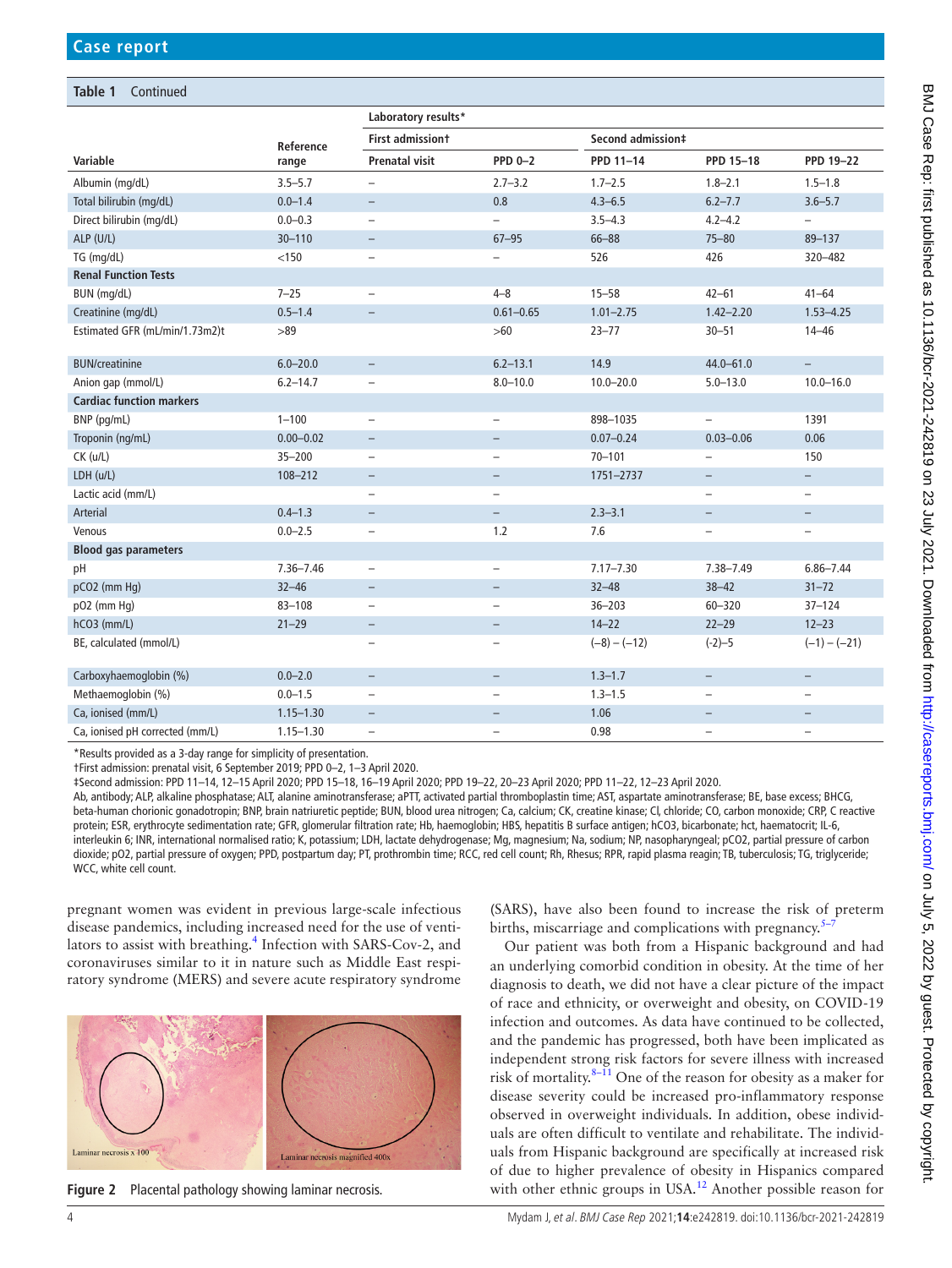higher mortality rate in Hispanics could be attributed to and poorer access to healthcare among racial and ethnic minority communities in USA.<sup>13 14</sup> As physicians, we continue to monitor how race and ethnicity, weight and the presence of comorbidities alter the impact of COVID-19 on our patients.

In terms of pregnancy outcomes for those with COVID-19, there are now a substantial number of systematic reviews and meta-analysis producing heterogeneous results.[15 16](#page-4-8) A study of 141 pregnant patients with COVID-19 compared their pregnancy outcomes with those of women who did not have the infection.[17](#page-5-0) They found no significant impact of COVID-19 on either the health of the mother or child. In contrast, a second study found that approximately 30% of women with COVID-19 had a preterm delivery—which is a significantly higher rate compared with that found in the general population.<sup>18</sup> There is also a certain difficulty in ascribing a miscarriage as a consequence of COVID-19 infection that needs to be considered.<sup>[19](#page-5-2)</sup> The gathering of evidence related to vertical transmission is ongoing, with results appearing to support a low risk.<sup>20</sup> A systematic review and meta-analysis that included 86 studies noted that vertical transmission was biologically plausible but appeared to be rare,  $21$  while a second reported a low risk of neonatal infection.<sup>[22](#page-5-5)</sup> Preterm babies may also be considered to have increased risk of infection due to the presence of an immature immune system. $20$ At the start of the pandemic, those seeking to understand morbidity and mortality from COVID-19 among pregnant and postpartum populations relied on a limited number of case reports and case series. The first to be published in the United States detailed a 36-year-old postpartum woman who presented with symptoms of COVID-19, required a caesarean section and immediate admission to the intensive care unit, and rapidly declined to multiorgan failure and death. $^{23}$  This clinical course differs from ours in that the patient experienced an accelerated decline in health that was untreatable, while our patient was able to go home following the birth but then subsequently required readmission to intensive care due to worsening COVID-19 and a deteriorating clinical course, possibly due to postpartum state. Existing comorbidities could be attributed to worsening of the clinical status. Moreover, the severity of COVID-19 illness in our patient was clinically high enough to require high ventilatory support. Her clinical status was also labile and critical needing continuous vasopressors for the most part of her second admission. Additionally, her hypercoagulable status complicated her clinical profile causing pulmonary embolism needing anticoagulation, which all together resulted in rapid multiorgan failure leading to her sudden deterioration. Since these two cases, it has become clear that the path of COVID-19 in this population is as diverse as that for the general population,

# **Learning points**

- ► The impact of COVID-19 on the health of those who are pregnant or postpartum appears similar to the general population.
- $\triangleright$  Our case report highlights the rapidity with which the virus can cause the deterioration of health within a young patient.
- ► Although we cannot know the impact of obesity on the outcomes of our patient, research has consistently demonstrated the associations between obesity and mortality due to severe COVID-19.

and that there is a need for ongoing research focused on the virus among those who are pregnant or post partum.

**Acknowledgements** The authors thank the doctors and staff at McNeal Hospital, Oak Berwyn, Illinois, USA, Loyola University Medical Center, Maywood, Illinois, USA and AMITA Health Saints Mary and Elizabeth Medical for Center, Chicago, Illinois, USA, for caring for the patient during the course of her illness. We also thank all three hospitals for sharing the patient's clinical information with Dr Younes, the patient's primary doctor. The patient's parents and sibling graciously consented to the publication of this case report.

**Contributors** JM planned the study, conceptualised the idea, helped in data acquisition, writing the first draft of the manuscript and supervised the case report. LY, MS and TT collected the data and contributed to writing the first draft of the manuscript. All authors read and approved the final manuscript for submission.

**Funding** The authors have not declared a specific grant for this research from any funding agency in the public, commercial or not-for-profit sectors.

**Competing interests** None declared.

**Patient consent for publication** Obtained.

**Provenance and peer review** Not commissioned; externally peer reviewed.

This article is made freely available for use in accordance with BMJ's website terms and conditions for the duration of the covid-19 pandemic or until otherwise determined by BMJ. You may use, download and print the article for any lawful, non-commercial purpose (including text and data mining) provided that all copyright notices and trade marks are retained.

#### **ORCID iD**

Janardhan Mydam<http://orcid.org/0000-0002-6813-2881>

## **REFERENCES**

- <span id="page-4-0"></span>1 CDC. Considerations for inpatient obstetric healthcare settings. secondary considerations for inpatient obstetric healthcare settings, 2020. Available: [https://](https://www.cdc.gov/coronavirus/2019-ncov/hcp/inpatient-obstetric-healthcare-guidance.html) [www.cdc.gov/coronavirus/2019-ncov/hcp/inpatient-obstetric-healthcare-guidance.](https://www.cdc.gov/coronavirus/2019-ncov/hcp/inpatient-obstetric-healthcare-guidance.html) [html](https://www.cdc.gov/coronavirus/2019-ncov/hcp/inpatient-obstetric-healthcare-guidance.html)
- <span id="page-4-1"></span>2 Allotey J, Stallings E, Bonet M, et al. Clinical manifestations, risk factors, and maternal and perinatal outcomes of coronavirus disease 2019 in pregnancy: living systematic review and meta-analysis. **[BMJ](http://dx.doi.org/10.1136/bmj.m3320)** 2020;370:m3320.
- <span id="page-4-2"></span>3 Qi M, Li X, Liu S, et al. Impact of the COVID-19 epidemic on patterns of pregnant women's perception of threat and its relationship to mental state: a latent class analysis. [PLoS One](http://dx.doi.org/10.1371/journal.pone.0239697) 2020;15:e0239697.
- <span id="page-4-3"></span>4 Jamieson DJ, Honein MA, Rasmussen SA, et al. H1N1 2009 influenza virus infection during pregnancy in the USA. [The Lancet](http://dx.doi.org/10.1016/S0140-6736(09)61304-0) 2009;374:451-8.
- <span id="page-4-4"></span>5 Wong SF, Chow KM, Leung TN, et al. Pregnancy and perinatal outcomes of women with severe acute respiratory syndrome. [Am J Obstet Gynecol](http://dx.doi.org/10.1016/j.ajog.2003.11.019) 2004;191:292-7.
- 6 de Souza Silva GA, da Silva SP, da Costa MAS, et al. Sars-Cov, MERS-CoV and SARS-CoV-2 infections in pregnancy and fetal development. [J Gynecol Obstet Hum Reprod](http://dx.doi.org/10.1016/j.jogoh.2020.101846) 2020;49:101846.
- 7 Di Toro F, Gjoka M, Di Lorenzo G, et al. Impact of COVID-19 on maternal and neonatal outcomes: a systematic review and meta-analysis. [Clin Microbiol Infect](http://dx.doi.org/10.1016/j.cmi.2020.10.007) 2021;27:36–46.
- <span id="page-4-5"></span>8 Sze S, Pan D, Nevill CR, et al. Ethnicity and clinical outcomes in COVID-19: a systematic review and meta-analysis. [EClinicalMedicine](http://dx.doi.org/10.1016/j.eclinm.2020.100630) 2020;29-30:100630.
- 9 Moreira A, Chorath K, Rajasekaran K, et al. Demographic predictors of hospitalization and mortality in US children with COVID-19. [Eur J Pediatr](http://dx.doi.org/10.1007/s00431-021-03955-x) 2021;180:1659-63.
- 10 Gu T, Mack JA, Salvatore M, et al. Characteristics associated with racial/ethnic disparities in COVID-19 outcomes in an academic health care system. JAMA Netw [Open](http://dx.doi.org/10.1001/jamanetworkopen.2020.25197) 2020;3:e2025197.
- 11 Hajifathalian K, Kumar S, Newberry C, et al. Obesity is associated with worse outcomes in COVID-19: analysis of early data from New York City. [Obesity](http://dx.doi.org/10.1002/oby.22923) 2020;28:1606–12.
- <span id="page-4-6"></span>12 El Chaar M, King K, Galvez Lima A. Are black and Hispanic persons disproportionately affected by COVID-19 because of higher obesity rates? [Surg Obes Relat Dis](http://dx.doi.org/10.1016/j.soard.2020.04.038) 2020;16:1096–9.
- <span id="page-4-7"></span>13 Mackey K, Ayers CK, Kondo KK, et al. Racial and Ethnic Disparities in COVID-19-Related Infections, Hospitalizations, and Deaths : A Systematic Review. Ann Intern [Med](http://dx.doi.org/10.7326/M20-6306) 2021;174:362–73.
- 14 Panagiotakopoulos L, Myers TR, Gee J, et al. SARS-CoV-2 infection among hospitalized pregnant women: reasons for admission and pregnancy characteristics – eight U.S. health care centers, March 1–May 30, 2020. MMWR Morb Mortal Wkly [Rep](http://dx.doi.org/10.15585/mmwr.mm6938e2);69:1355–9.
- <span id="page-4-8"></span>15 Martini AE. COVID-19 in pregnancy. [Glob Reprod Health](http://dx.doi.org/10.1097/GRH.0000000000000047) 2020;5:e47.